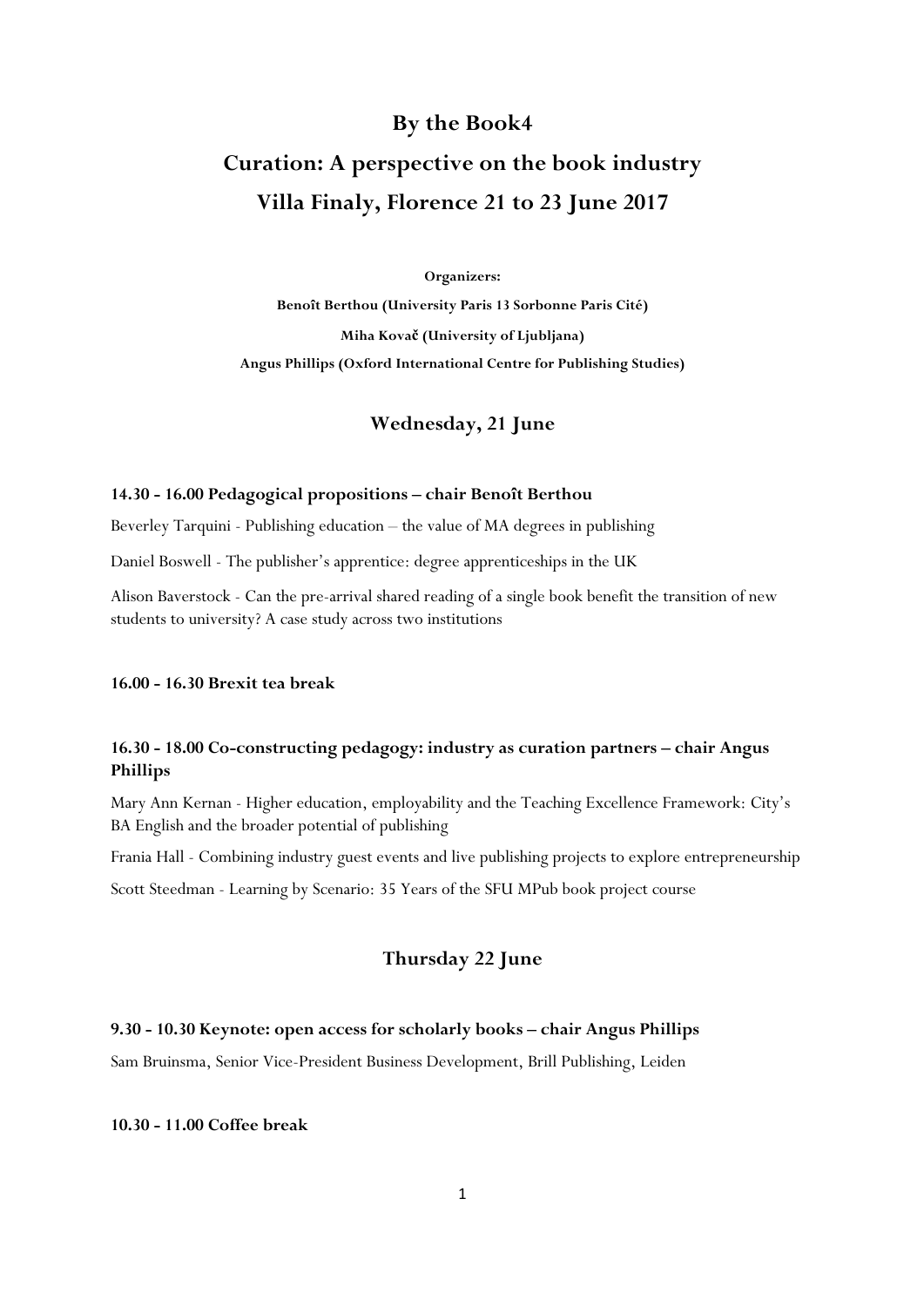#### **11.00 - 12.30 Parallel sessions**

#### **a.** *Shops, windows, shelves: practising curation – chair Rose Leighton*

Ann Steiner - Select, display and sell: curating practices in the bookstore

Eben Muse - Curating for readers: independent bookstores

Claudio P. Franco - Digital shop windows: analogies, typologies and the presentation of digital forms of the book by publishers and other producers

# **b.** *Reading: collecting, connecting, curating – chair Miha Kovač*

Jim Collins - The reader as curator, or how do we read - and curate - Colson Whitehead's *The Underground Railroad*?

Franjo Pehar and Zoran Velagić – The development of the ebook market in Croatia: 2013-2017 Nick Canty - An analysis of how the British book publishing industry uses social media

## **12.30 -13.30 Lunch**

#### **13.30-15.00** *Questioning curation: risks and obsolescence – chair Adriaan van der Weel*

Anna Maria Tammaro - Digital curator: 21st century competencies development

Sara Karrholm The Connected Author

Anna Faherty - Curator danger! How embracing curation could be a backward step for publishers

## **15.00-16.30 Parallel sessions**

#### **c.** *Building publishing: new media territories – chair Miha Kovač*

Anatu Mahama - Institutions for book development and publishing in Ghana: is it time to review and restructure?

Beth Le Roux - Curation and scarcity: re-examining the 'book famine' in African publishing

Lucy Ry-Kottoh - Ebooks in Ghana: publishers' level of adoption of digital technologies

#### **d.** *Editorial sectors in Europe: publishing perspectives – chair Frania Hall*

Yonca Cingoz and Ebru Senol – The growth of the publishing sector and the potential for publishing education in Turkey

Pamela Shultz Nybacka and Erik Wikberg - Art books connecting worlds through aesthetic play: the Swedish art book scene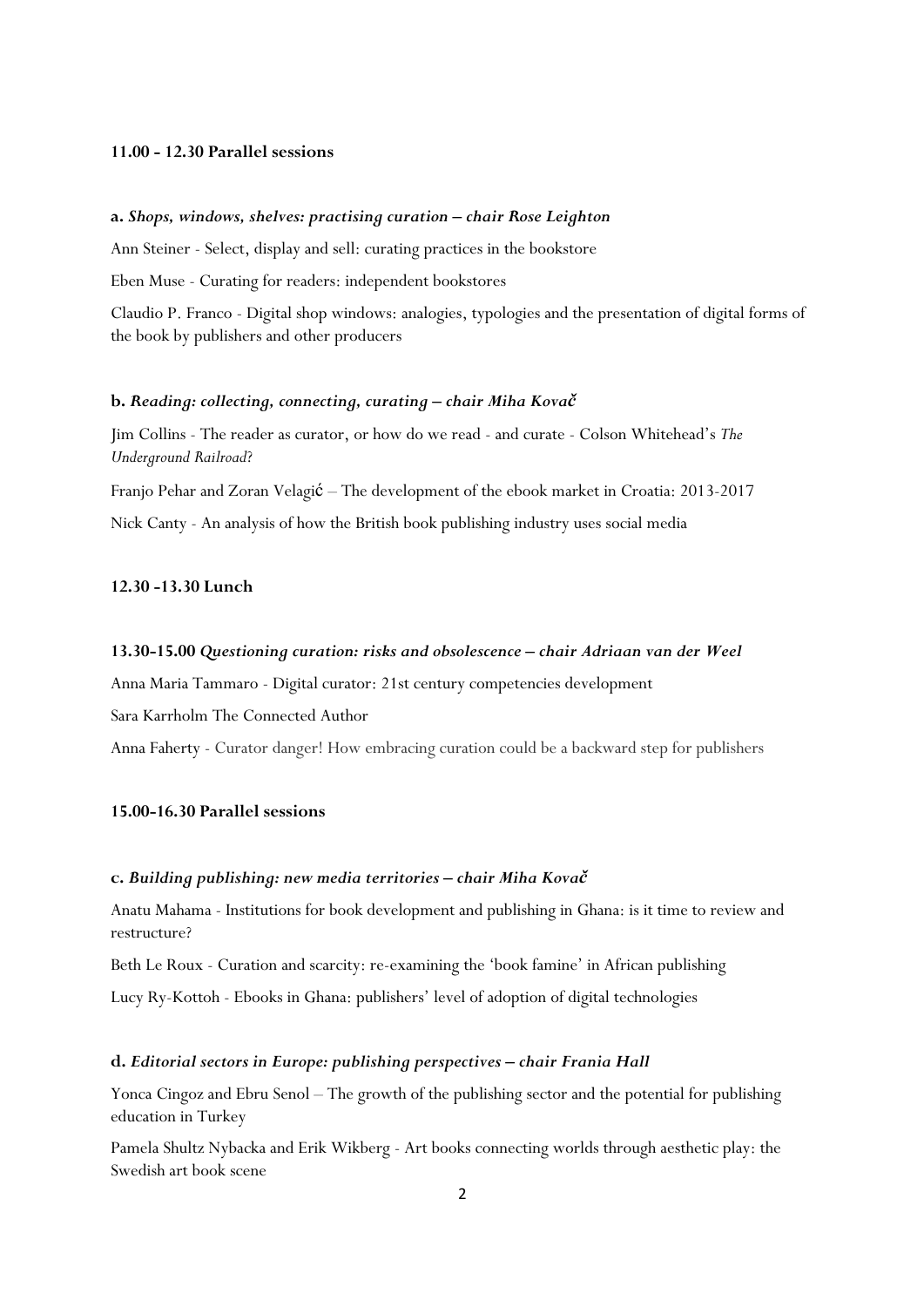**16.30 - 17.00 Brexit tea break**

**17.00 - 18.00 Europub issues**

**18.00 - Benoit's aperitif**

# **Friday 23 June**

## **9.30 - 10.30 Keynote: Curation – chair Miha Kovač**

Michael Bhaskar, Co-Founder of the digital publisher Canelo, London

#### **10.30 - 11.00 Coffee break**

## **11.00 - 12.30** *Curating for publishing: content issues - chair Melanie Ramdarshan Bold*

Chris Jennings - The final version? iterative publishing

Alastair Hodge - Editing: philosophy, policy, and praxis

Arunas Gudinavičius - Publishing an ebook in EPUB format as a key assignment in digital publishing

# **12.30 - 13.30 lunch**

## **13.30 - 15.00** *Curation : a professional identity for publishing? – chair Elena Macevičiute*

Melanie Ramdarshan Bold - Independent publishing and the future of the novel Everdien Rietstap - The contribution of the Dutch editor on the realization of books Pamela Shultz Nybacka - Literature and regional society

## **15.00 - 16.30 Parallel sessions**

#### **e.** *Publishing : technological and geographical approaches – chair Franjo Pehar*

Rose Leighton - Curating learning materials in a hybrid reader

Miriam Johnson - The rise of the citizen author

Andrius Šuminas - Publishing brand extension possibilities: a case study from Lithuania of the children's book brand Kake Make